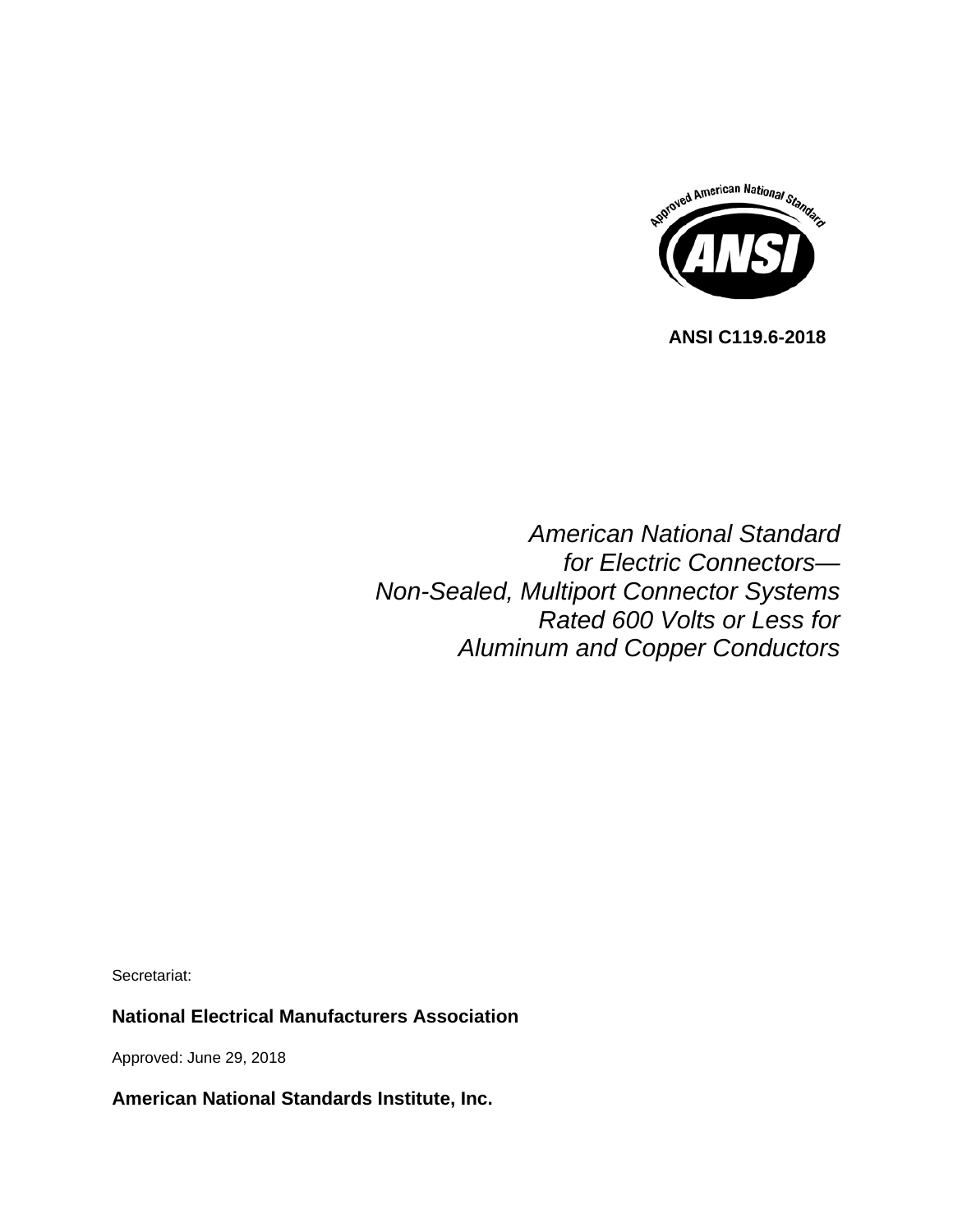#### **NOTICE AND DISCLAIMER**

The information in this publication was considered technically sound by the consensus of persons engaged in the development and approval of the document at the time it was developed. Consensus does not necessarily mean that there is unanimous agreement among every person participating in the development of this document.

NEMA standards and guideline publications, of which the document contained herein is one, are developed through a voluntary consensus standards development process. This process brings together volunteers and/or seeks out the views of persons who have an interest in the topic covered by this publication. While NEMA administers the process and establishes rules to promote fairness in the development of consensus, it does not write the document and it does not independently test, evaluate, or verify the accuracy or completeness of any information or the soundness of any judgments contained in its standards and guideline publications.

NEMA disclaims liability for any personal injury, property, or other damages of any nature whatsoever, whether special, indirect, consequential, or compensatory, directly or indirectly resulting from the publication, use of, application, or reliance on this document. NEMA disclaims and makes no guaranty or warranty, express or implied, as to the accuracy or completeness of any information published herein, and disclaims and makes no warranty that the information in this document will fulfill any of your particular purposes or needs. NEMA does not undertake to guarantee the performance of any individual manufacturer or seller's products or services by virtue of this standard or guide.

In publishing and making this document available, NEMA is not undertaking to render professional or other services for or on behalf of any person or entity, nor is NEMA undertaking to perform any duty owed by any person or entity to someone else. Anyone using this document should rely on his or her own independent judgment or, as appropriate, seek the advice of a competent professional in determining the exercise of reasonable care in any given circumstances. Information and other standards on the topic covered by this publication may be available from other sources, which the user may wish to consult for additional views or information not covered by this publication.

NEMA has no power, nor does it undertake to police or enforce compliance with the contents of this document. NEMA does not certify, test, or inspect products, designs, or installations for safety or health purposes. Any certification or other statement of compliance with any health or safety-related information in this document shall not be attributable to NEMA and is solely the responsibility of the certifier or maker of the statement.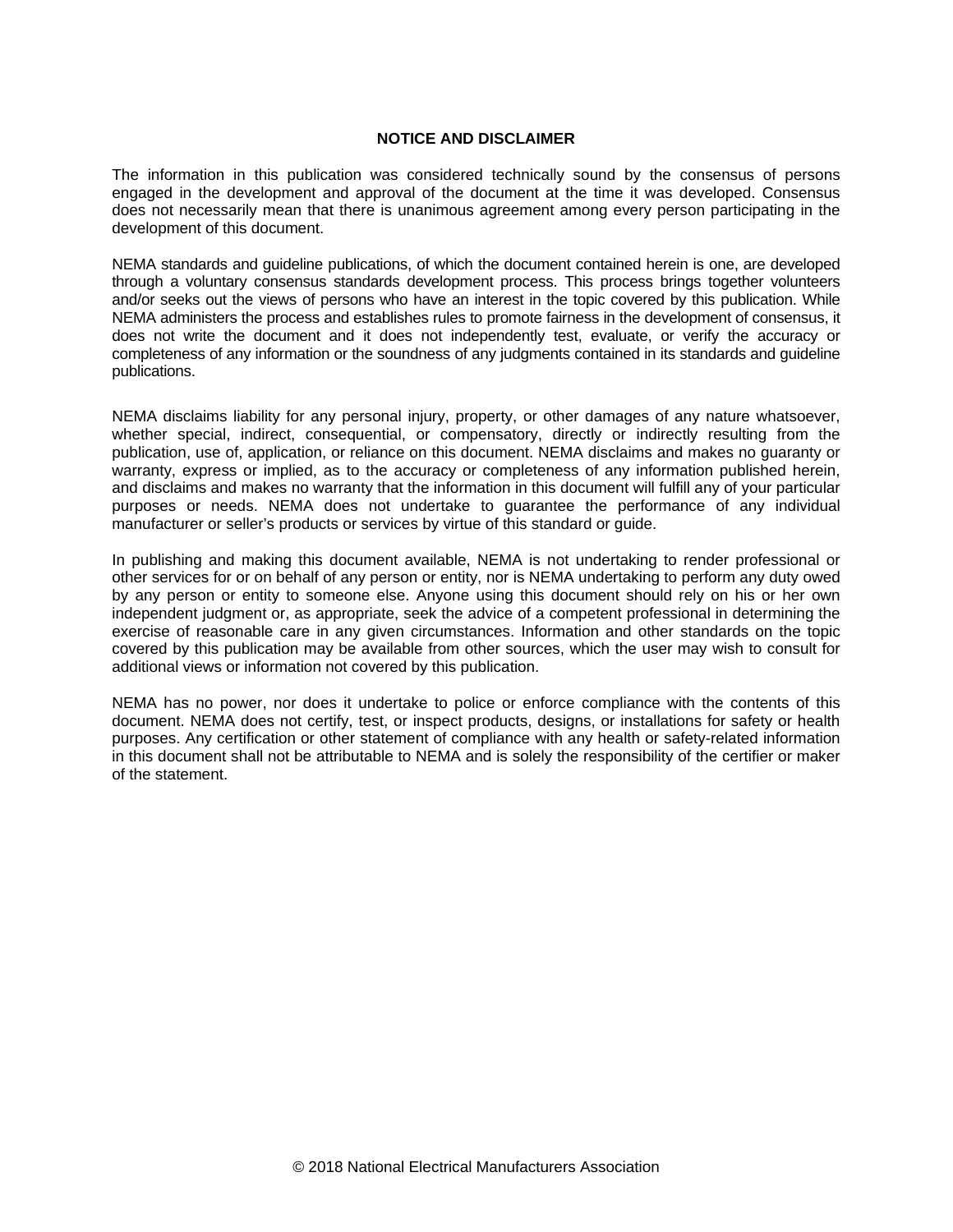# **AMERICAN NATIONAL STANDARD**

Approval of an American National Standard requires verification by ANSI that the requirements for due process, consensus, and other criteria for approval have been met by the standards developer.

Consensus is established when, in the judgment of the ANSI Board of Standards Review, substantial agreement has been reached by directly and materially affected interests. Substantial agreement means much more than a simple majority, but not necessarily unanimity. Consensus requires that all views and objections be considered, and that a concerted effort be made toward their resolution.

The use of American National Standards is completely voluntary; their existence does not in any respect preclude anyone, whether he has approved the standards or not, from manufacturing, marketing, purchasing, or using products, processes, or procedures not conforming to the standards.

The American National Standards Institute does not develop standards and will in no circumstances give an interpretation of any American National Standard. Moreover, no person shall have the right or authority to issue an interpretation of an American National Standard in the name of the American National Standards Institute. Requests for interpretations should be addressed to the secretariat or sponsor whose name appears on the title page of this standard.

Caution Notice: This American National Standard may be revised or withdrawn at any time. The procedures of the American National Standards Institute require that action be taken periodically to reaffirm, revise, or withdraw this standard. Purchasers of American National Standards may receive current information on all standards by calling or writing the American National Standards Institute.

Published by

#### **National Electrical Manufacturers Association 1300 North 17th Street, Rosslyn, VA 22209**

2018 by National Electrical Manufacturers Association.

All rights reserved including translation into other languages, reserved under the Universal Copyright Convention, the Berne Convention for the Protection of Literary and Artistic Works, and the International and Pan American Copyright Conventions.

No part of this publication may be reproduced in any form, in an electronic retrieval system or otherwise, without the prior written permission of the publisher.

Printed in the United States of America.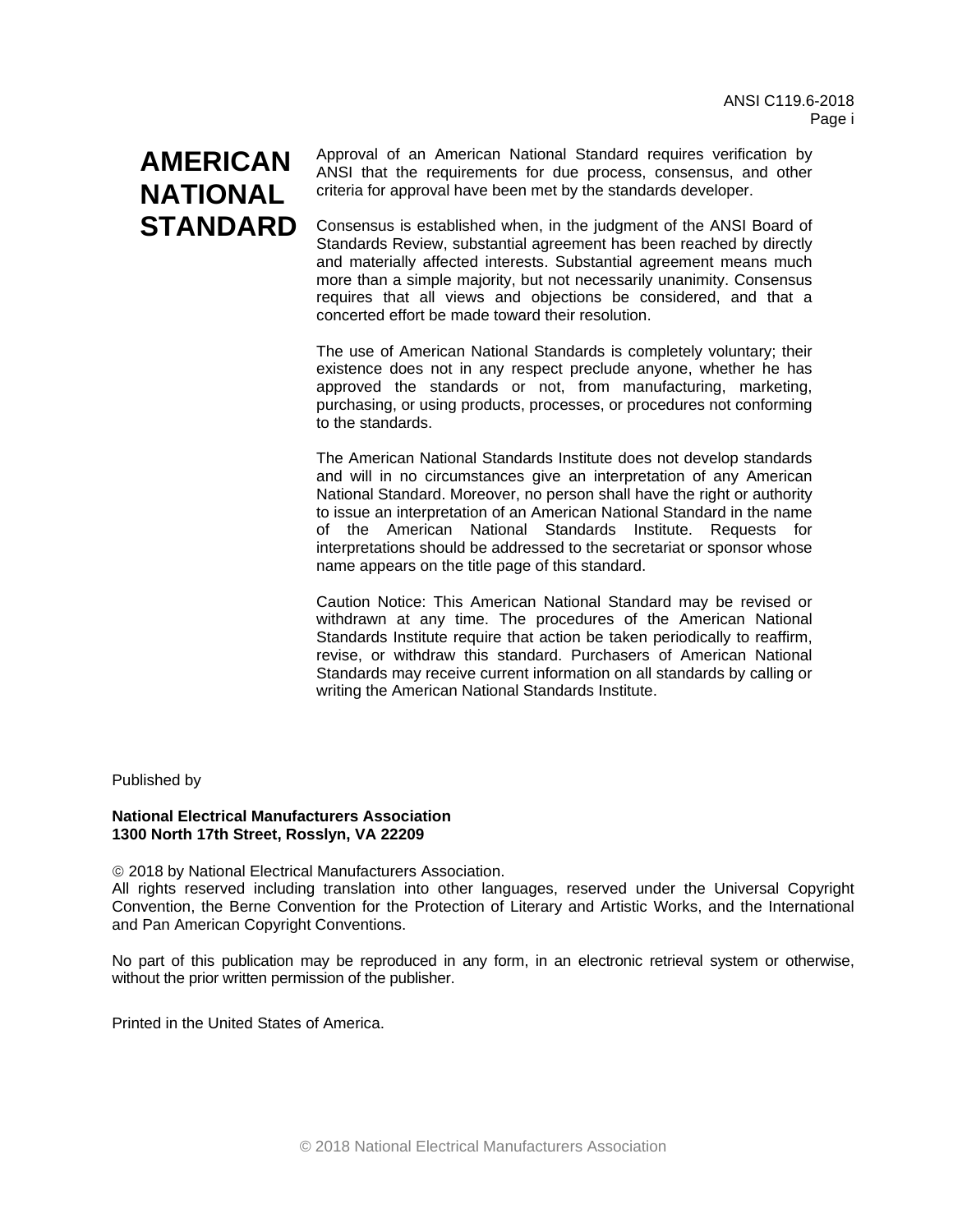# **CONTENTS**

|   |     | Foreword. |  |
|---|-----|-----------|--|
|   |     |           |  |
|   |     |           |  |
|   | 1.2 |           |  |
|   |     |           |  |
|   |     |           |  |
|   |     |           |  |
|   | 4.1 |           |  |
|   | 4.2 |           |  |
|   | 4.3 |           |  |
|   | 4.4 |           |  |
| 5 |     |           |  |
|   | 5.1 |           |  |
|   | 5.2 |           |  |
|   | 5.4 |           |  |
| 6 |     |           |  |
|   |     |           |  |
|   |     |           |  |
| 9 |     |           |  |

## **Annexes**

| A |                 |  |
|---|-----------------|--|
| В |                 |  |
|   | Rod Torque Test |  |
| D |                 |  |

### **Tables**

# **Figures**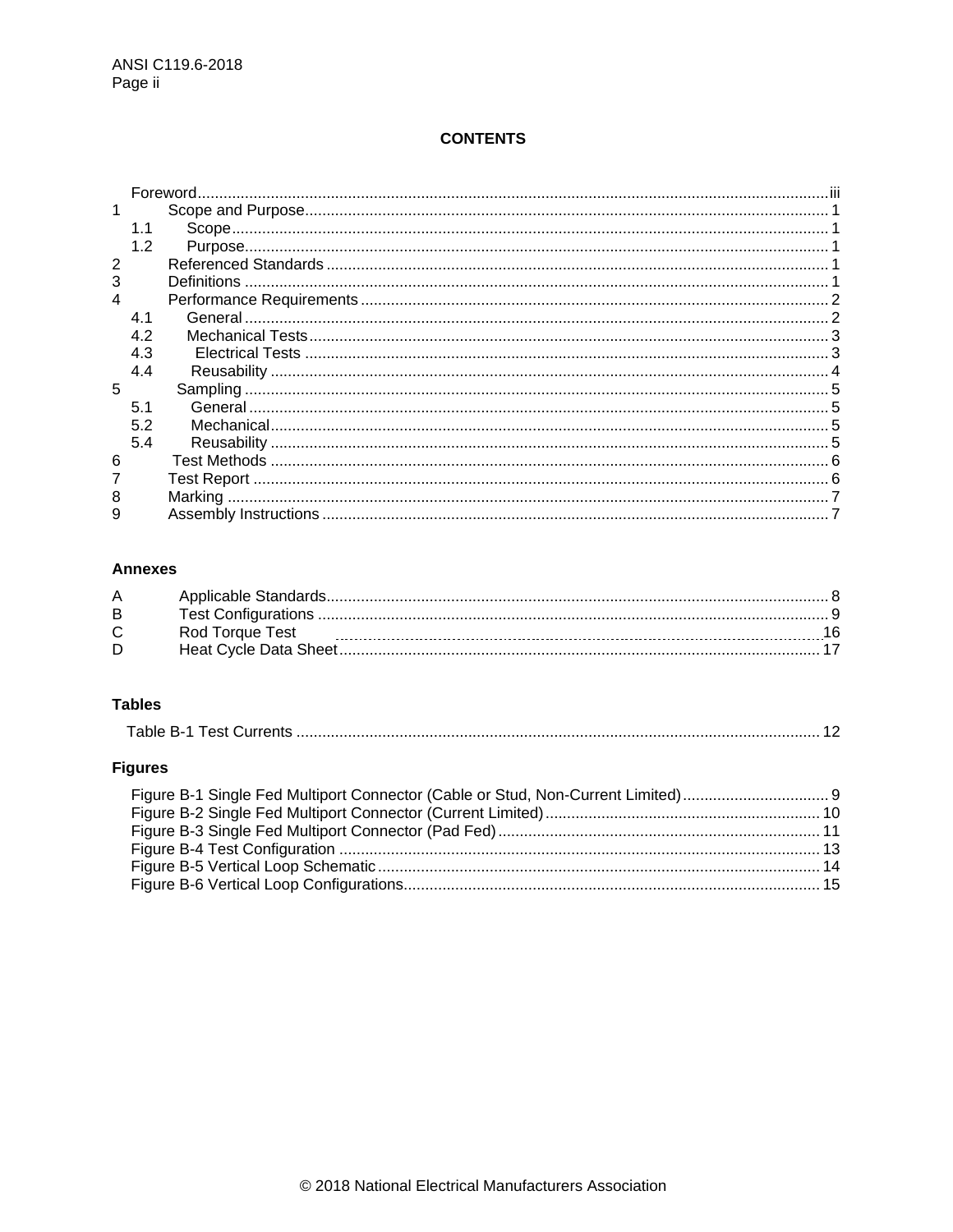#### <span id="page-4-0"></span>**Foreword** (This foreword is not part of American National Standard C119.6-2018.)

This standard describes the current cycle and mechanical tests used to establish performance characteristics of non-sealed, multiport distribution connectors used to join aluminum-to-aluminum, aluminum-to-copper, or copper-to-copper conductors.

This revision has been reorganized to follow international formatting and improve the organization of information throughout the document when compared to the previous version.

Substantive changes to the standard have been made in the C119.6-2018 version of the standard. A substantive change is one that directly and materially affects the performance of a product and which requires testing or retesting to meet the current edition of a standard. The substantive changes to the standard are:

This version of the standard requires retesting the performance of a product if there have been substantive changes made to the product.

This revision includes the addition of spreadsheet files in Annex D which can be used to collect current cycle test data, calculate connector stability, generate graphs of the data and print the data to provide test results as part of the test report. The spreadsheets are provided to give test laboratories a standardized method to collect, calculate and report test data and prepare test reports. These spreadsheets were not part of earlier editions.

This standard incorporates an alternate, accelerated current cycle test method, henceforth referred to as the current cycle submersion test (CCST). The CCST method differs from the traditional current cycle test in that test conductors are rapidly cooled by immersion in chilled water at the beginning of the current-OFF cycle and requires fewer total current-ON and current-OFF cycles. The CCST method differs from the traditional current cycle test (CCT) in that test connectors are rapidly cooled by immersion in chilled water at the beginning of the current-OFF cycle. Comparative testing has demonstrated that the CCST method will provide essentially the same performance test results as the traditional current cycle test (CCT) in fewer test cycles. The current cycle test remains the preferred test method recommended for qualification of a connector.

The Subcommittee on Multiport Connectors of the Accredited Standards Committee on Connectors for Electric Utility applications, C119, in its constant review of the publication, continues to seek out the views of responsible users that will contribute to the development of better standards.

Suggestions for improvement of this standard will be welcome. They should be sent to the National Electrical Manufacturers Association, 1300 North 17th Street, Suite 900, Rosslyn, Virginia 22209.

This standard was processed and approved for submittal to ANSI by the Accredited Standards Committee on Connectors for Electrical Utility Applications, C119. Committee approval of this standard does not necessarily imply that all committee members voted for its approval. At the time it approved this standard, the ANSI ASC C119 Committee had the following members:

**Michael Zaffina, Chairman** Michael Dyer, Vice Chairman Paul Orr, Secretary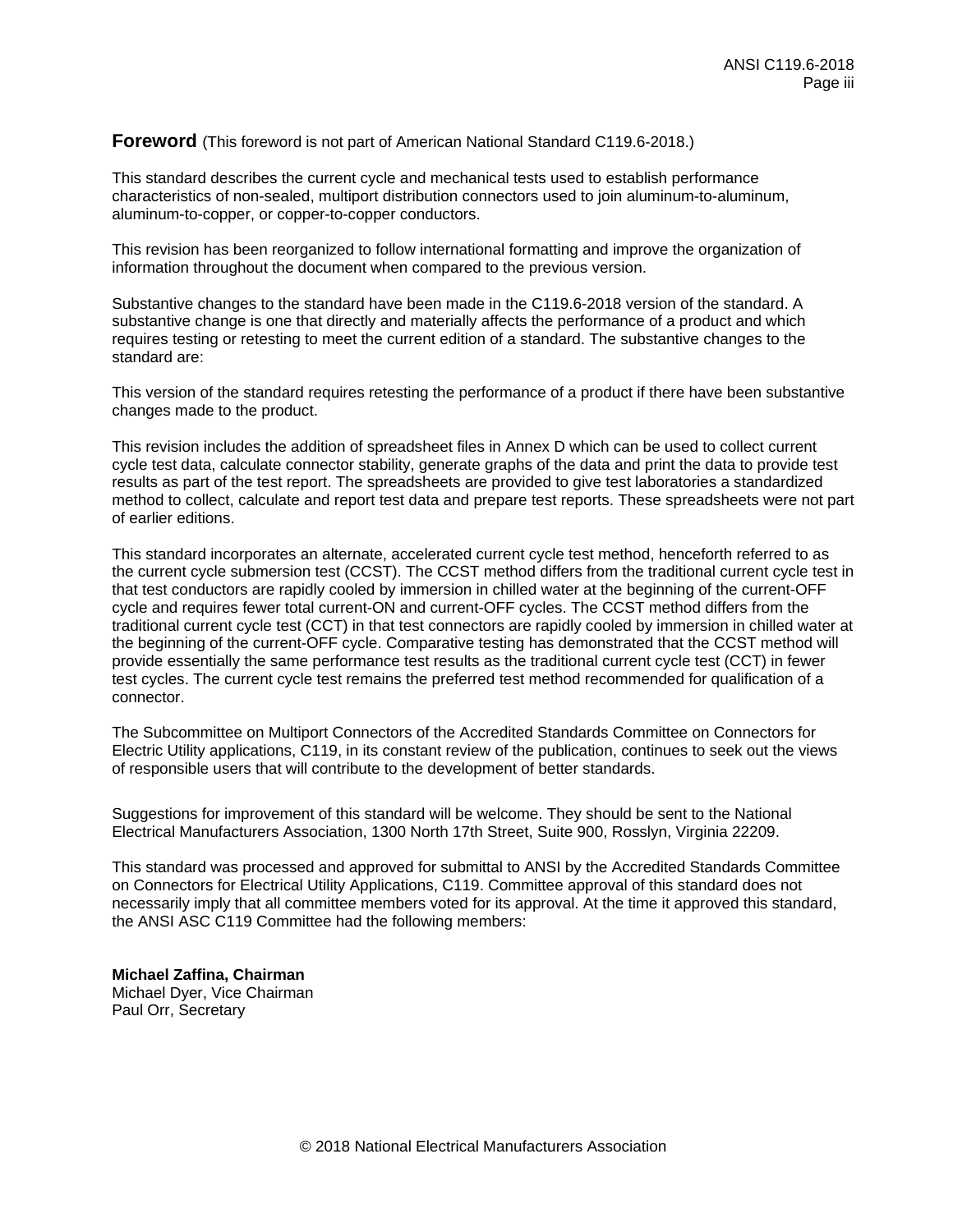ANSI C119.6-2018 Page iv

#### **Organizations Represented**

#### **Electric Utility Industry**

Michael Dyer Arthur Maitland Cory Morgan Wilson Peppard Angelo Rodriguez Curt Schultz

#### **National Electrical Manufacturers Association**

Matt Cawood Peter Chan David Coulombe Seydou Diop Matt Gaertner Waymon Goch Luke Hill David Hughes Kevin Jenkins Barry Johnson Eyass Khansa Ron Kmiecik Colin McCullough Jonathon Olszewski Alejandro Pineda Kevin Puccini Wayne Quesnel Joe Renowden Walter Romanko Gary Schrader David Shibilia Gary Sibilant Ben Sparks Dan Stanton Ryan Stough Carl Tamm Robert Westbrook Andrew Zwit

Ryan Stargel Giovanni Velazquez Gerald Wasielewski William Winge Larry Witteck **MikeZafinna**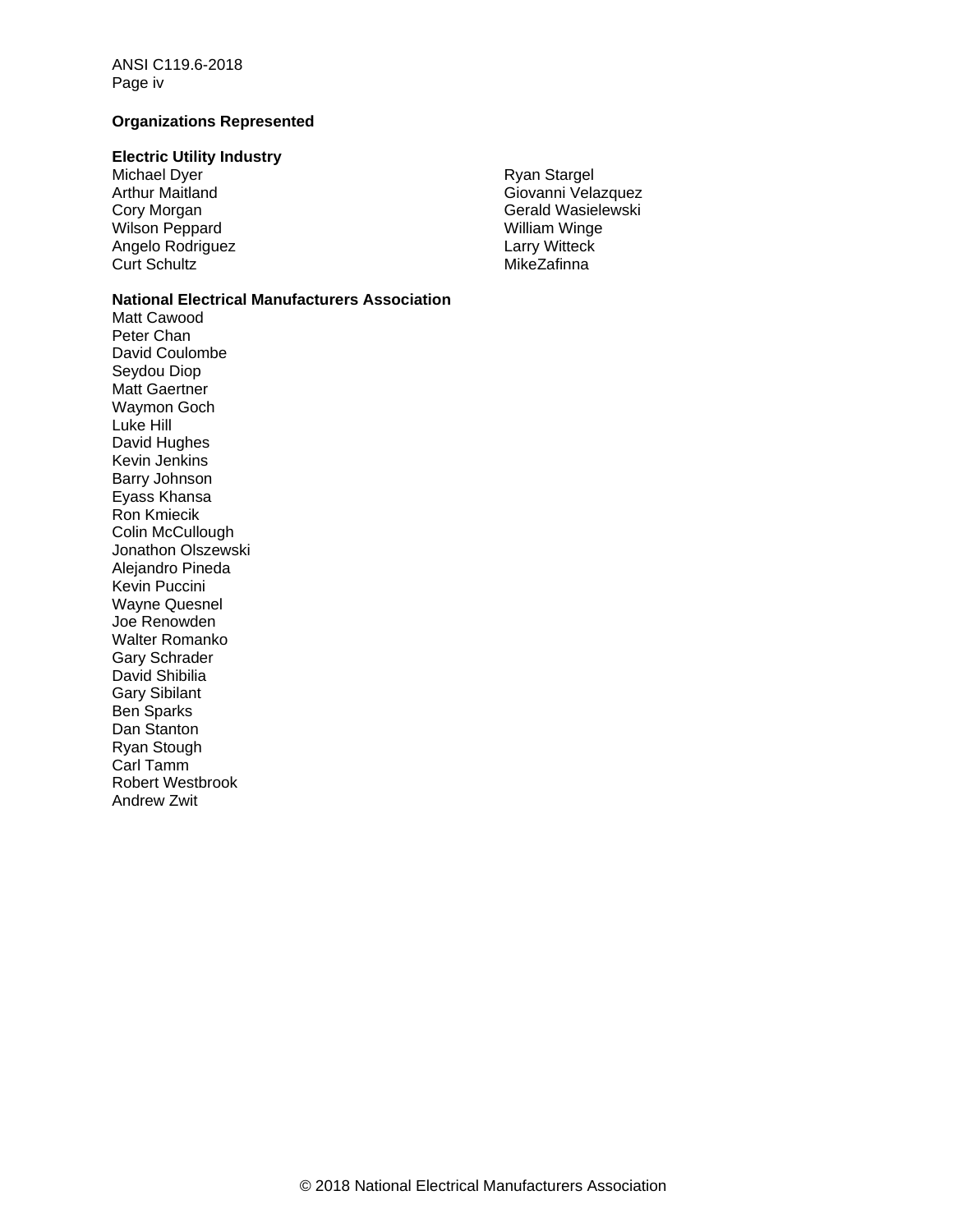ANSI C119.6-2018 Page v

#### **General Interest**

Joe Goldenburg Tip Goodwin Jy-An John Wang Dmitry Ladin Chris Morton Robert Osborne Gary Sibilant

The C119.6 Subcommittee on Non-Sealed, Multiport Connector Systems Rated 600 Volts or Less for Aluminum and Copper Conductors, which developed the revisions of this standard, had the following members:

#### **Michael Dyer, Chairman**

David Coulombe, Vice Chairman Paul Orr, Secretary

Zachary Anderson Jeff Door Michael Dyer Douglas Harms Luke Hill Trung Hiu David Hughes Barry Johnson Alan Kasanow Arthur Maitland Colin McCullough Jonathon Olszewski Robert Osborne Angelo Rodriguez Gary Schrader Curt Shultz David Shibilia Paul Springer Carl Tamm Giovanni Velazquez Michael Zaffina Andy Zwi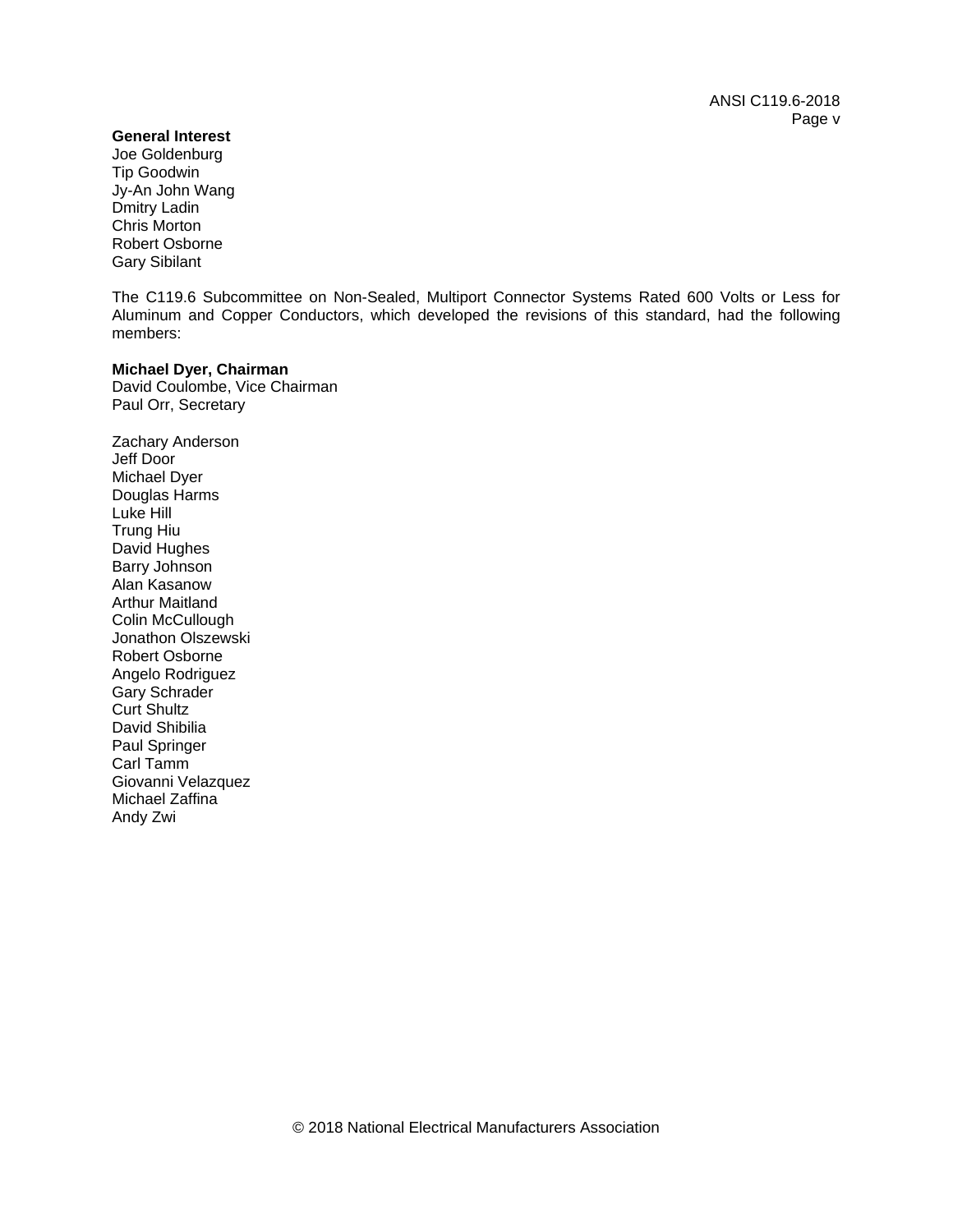**< This page intentionally left blank. >**